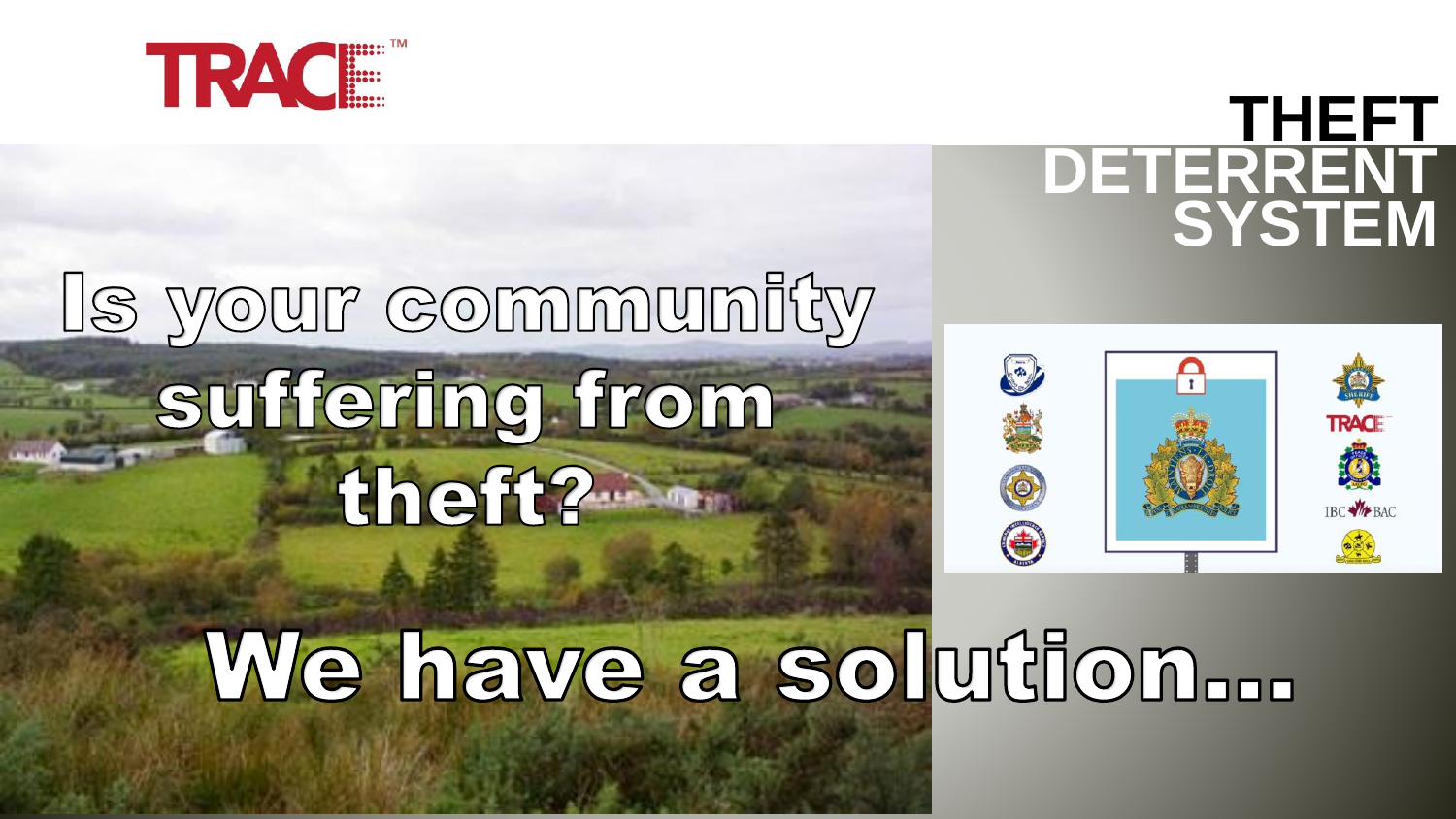

#### **DETERRENT** Introduction: TRACE<sup>™</sup> Microdot Marking Technology

▶ TRACE™ is a microdot marking and database system for protecting personal or business assets that are prone to theft.

**THEFT**

- ▶ The TRACE<sup>™</sup> marker allows assets to be uniquely and nearinvisibly marked.
- TRACE™-marked assets can then be easily registered in a secure centralized database accessible only to the asset owner and law enforcement professionals.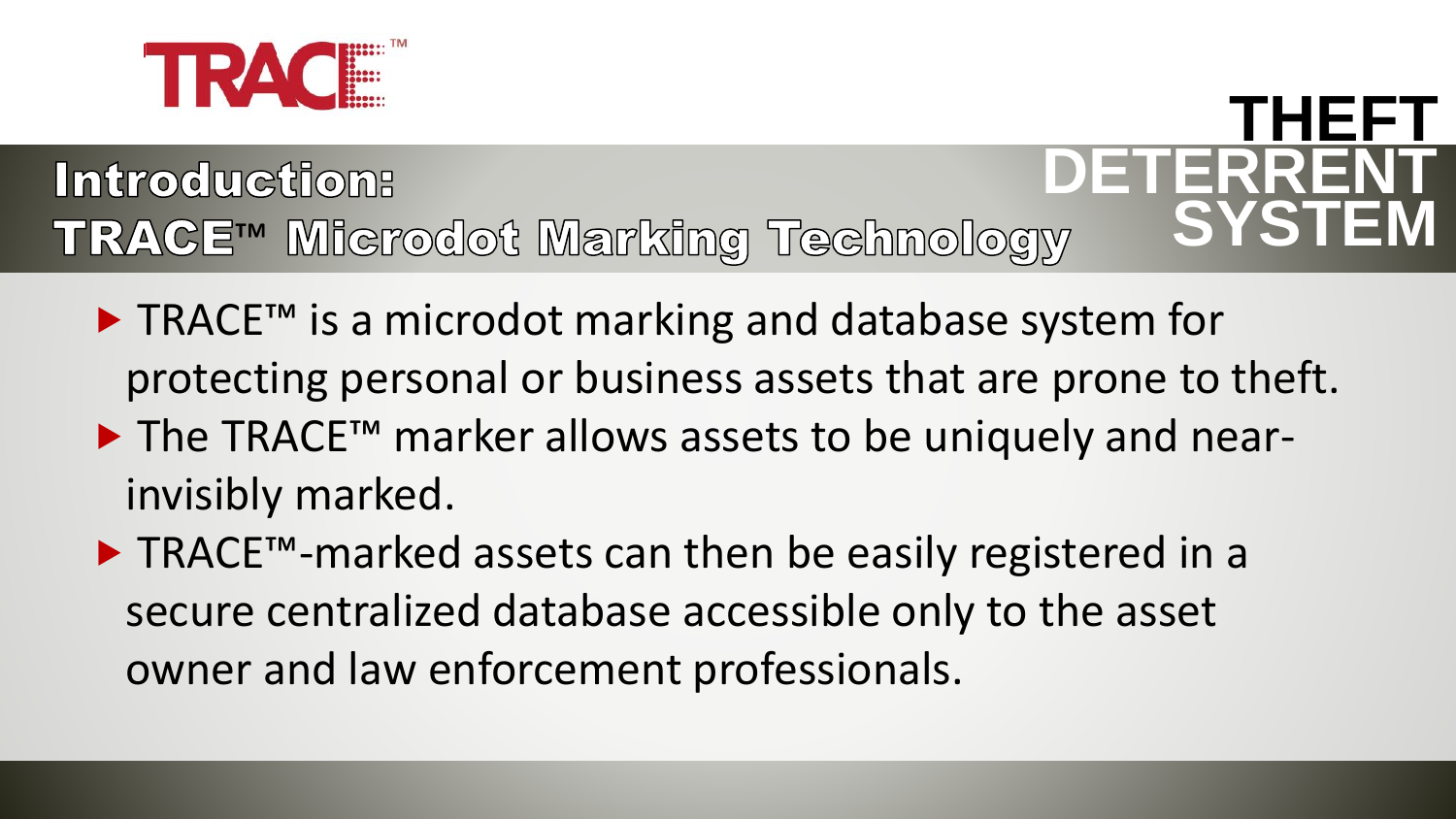

#### **DETERRENT** Introduction: TRACE<sup>™</sup> Microdot Marking Technology

- ▶ The microdot 'tags' are made of nickel, octagonal in shape, 6‐10 microns 'thick' and 300-500 microns wide (0.3-0.5 mm).
- ▶ TRACE™ microdot approximate size...
- ▶ The tags feature a unique serial number or brand marking
	- the Security Identification Code (SIC) which is etched through the body of the nickel tag.
- ▶ When the mixture of microdots and fluorescent adhesive is applied to an asset, it quickly solidifies and is resistant to common chemicals and most environments.

**In case you missed it.**

**THEFT**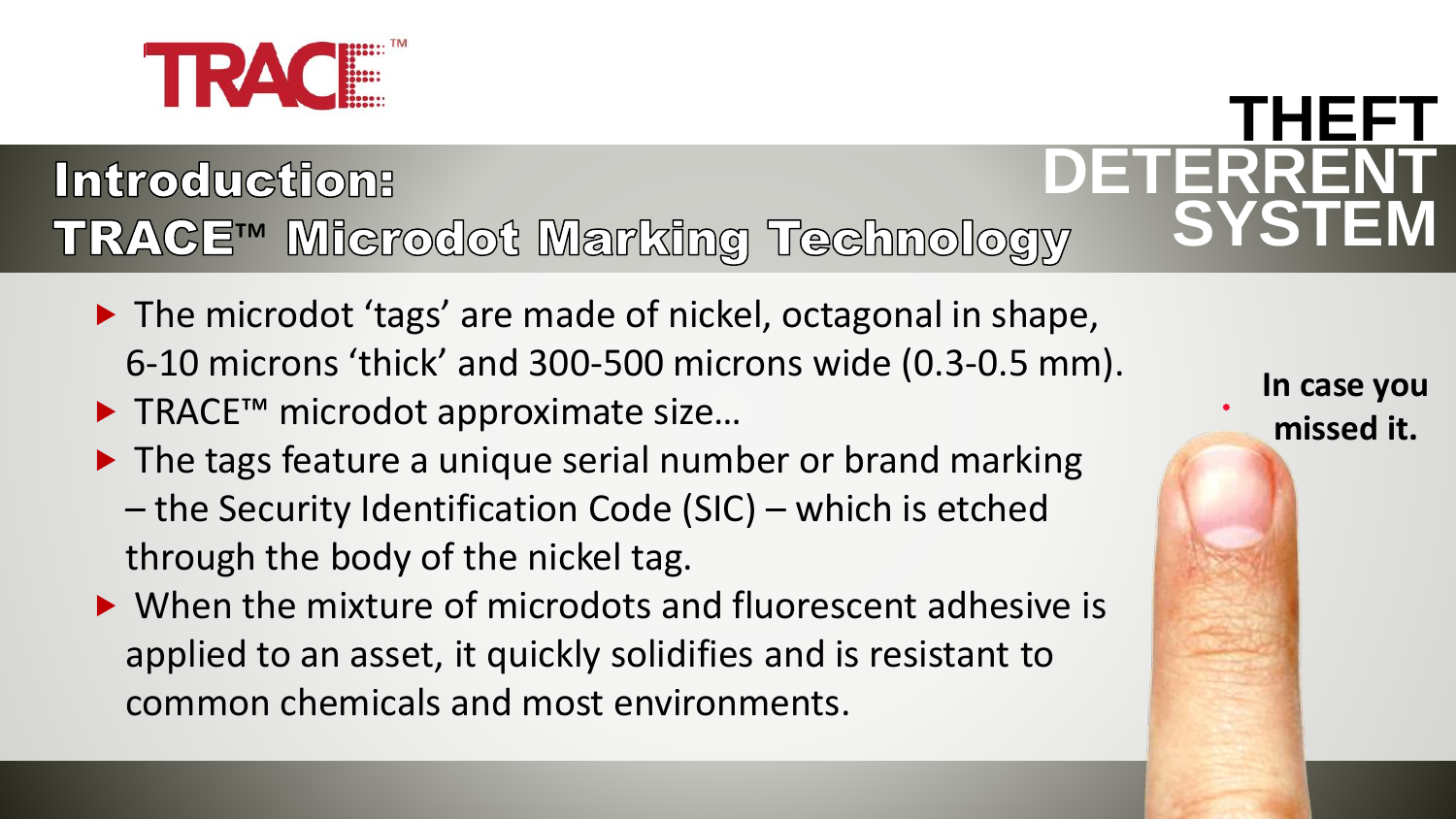

#### **THEFT DETERRENT** Introduction: **SYSTEM** TRACE<sup>™</sup> Microdot Marking Technology

**…and as for the flip-side…**

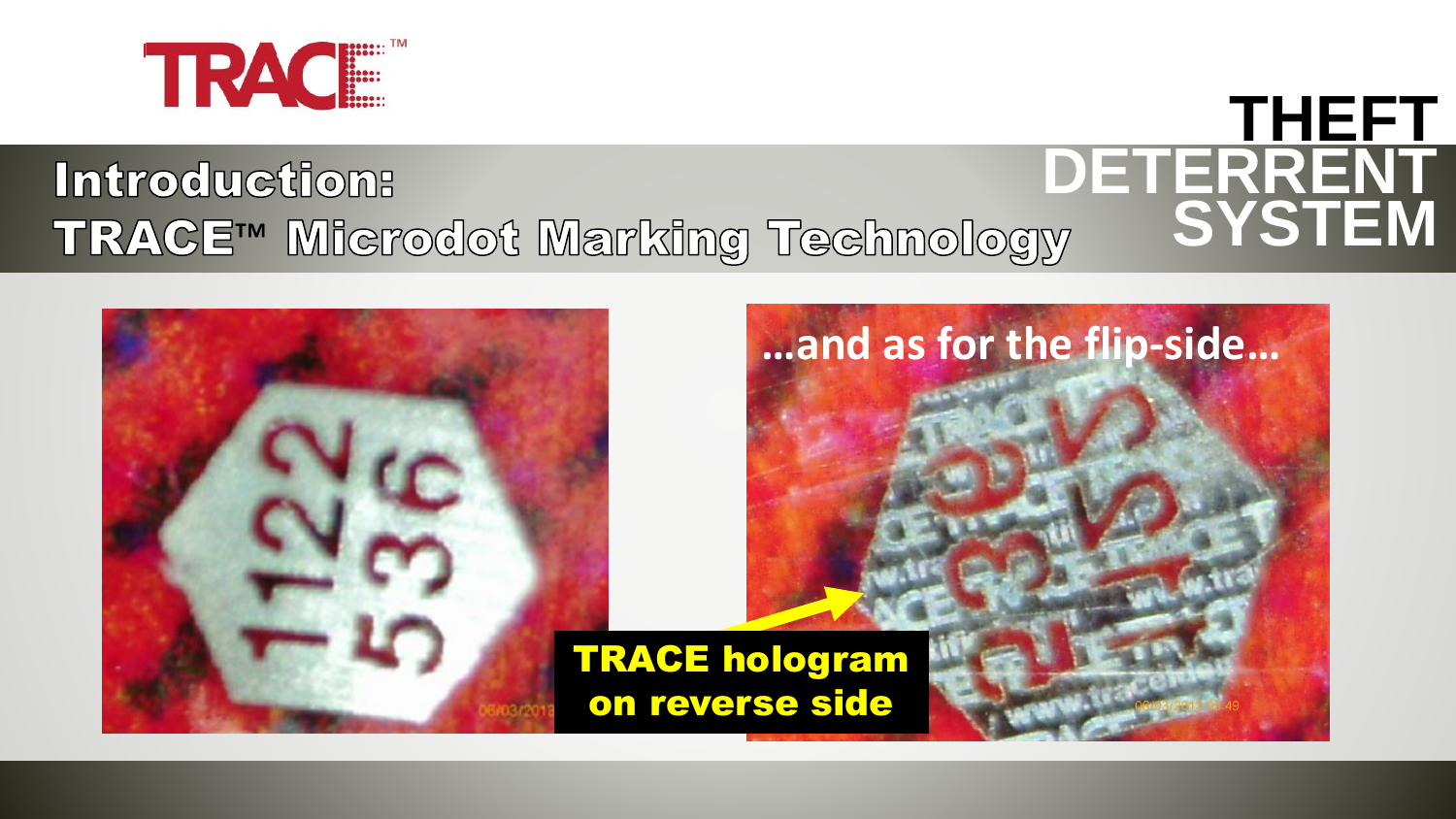

# Introduction:<br>TRACE™ Microdot Marking Technology



**THEFT**

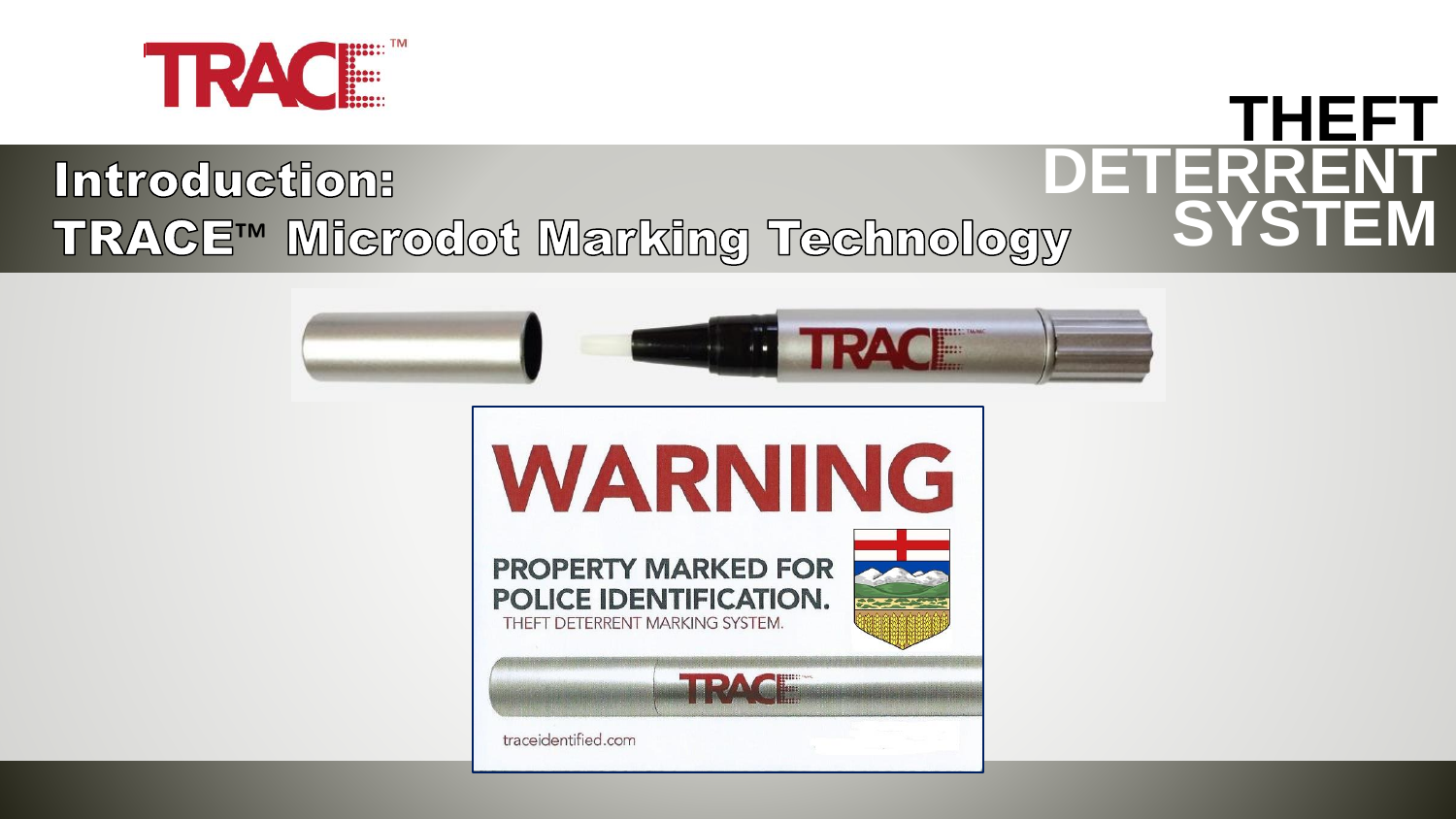

# **Introduction:<br>TRACE™ Microdot Marking Technology**

#### **Easy Application / Near Invisible / Durable**

- ► TRACE<sup>™</sup> is easy to apply and the markings are semi-covert.
- $\triangleright$  Intentional removal is time-consuming as the markings must first be found, and otherwise risky for criminals as just one detectable microdot remaining is enough to make a positive identification leading to a possible conviction.

**THEFT**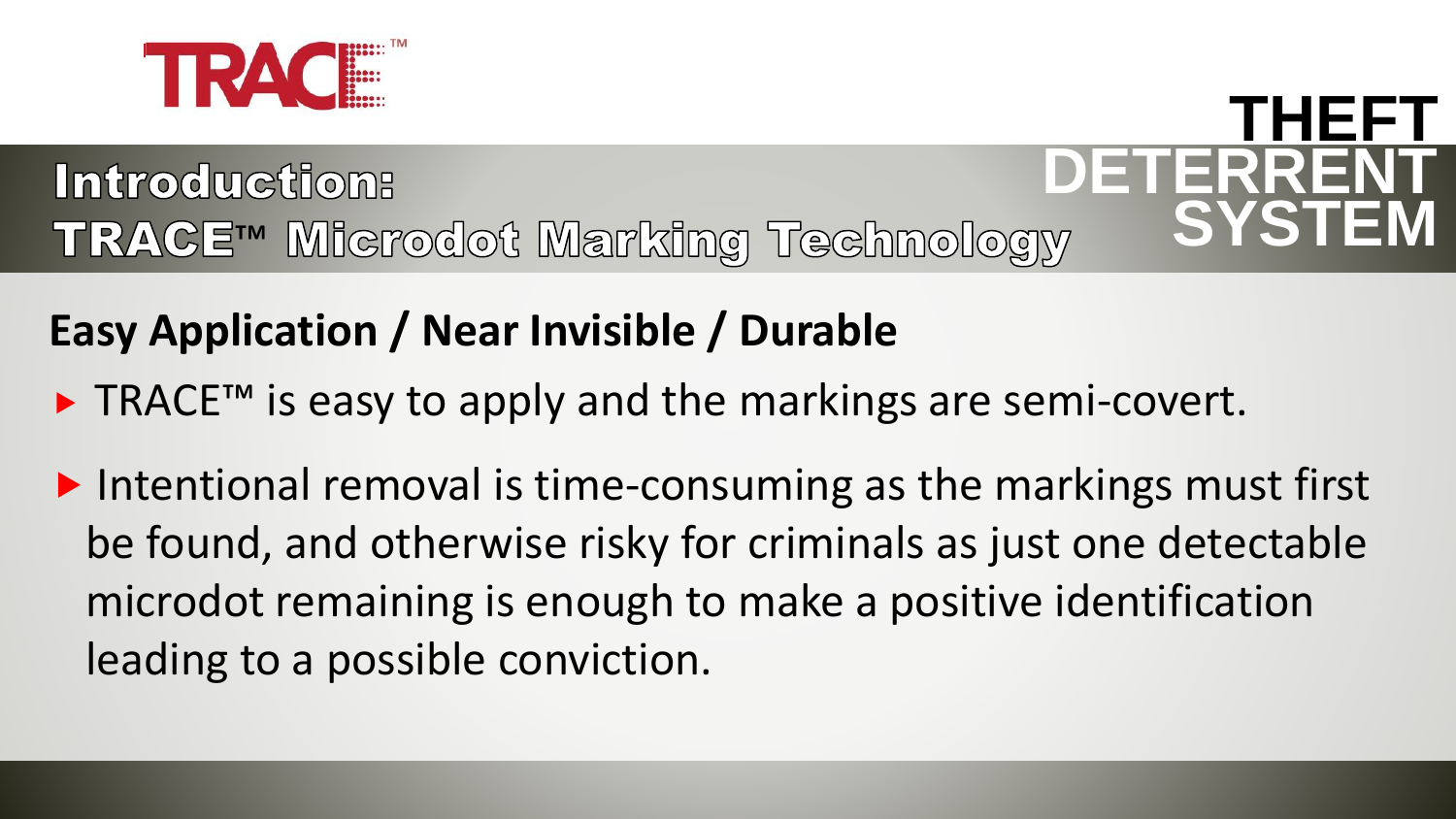

#### "Project Lock Up<sup>y</sup> Partner

- ▶ TRACE™ is a partner of Alberta's crime reduction initiative Project Lock Up.
- ▶ Supported by the Government of Alberta, RCMP "K" Division, Rural Crime Watch, Citizens on Patrol, and the Insurance Bureau of Canada.
- ▶ TRACE™ will be used to mark property to assist with the recovery of stolen property, criminal charges being laid, and increased conviction rates.





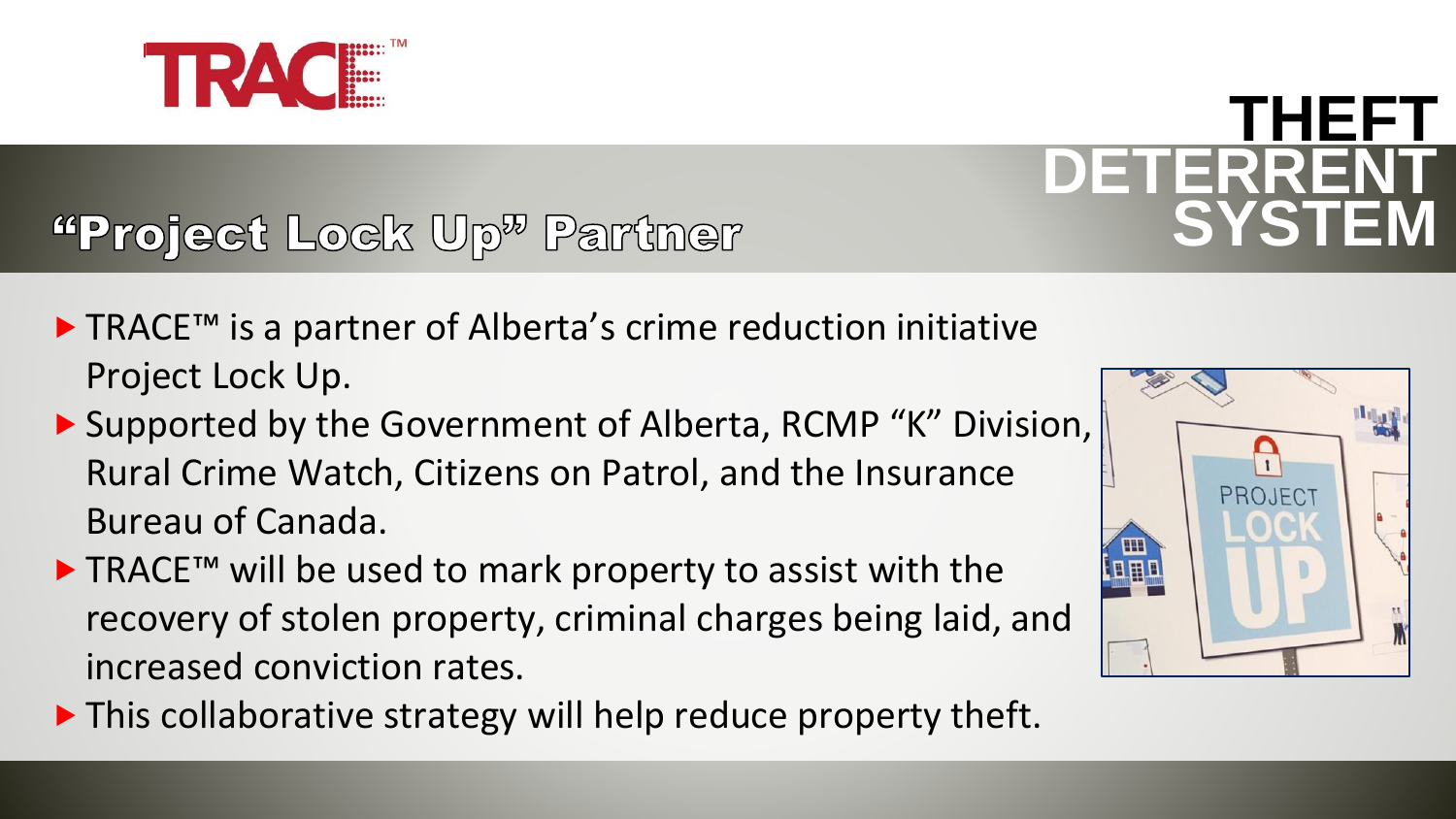

#### Key Factors for Success

#### **Protection / Application**

- Mark assets with TRACE™;
- **E** Register marker and assets on database.

#### **Communications / Education**

- Conspicuous signage;
- **.** Internal communications;
- **External media cooperation;**
- **.** Inform police that assets are marked and registered.

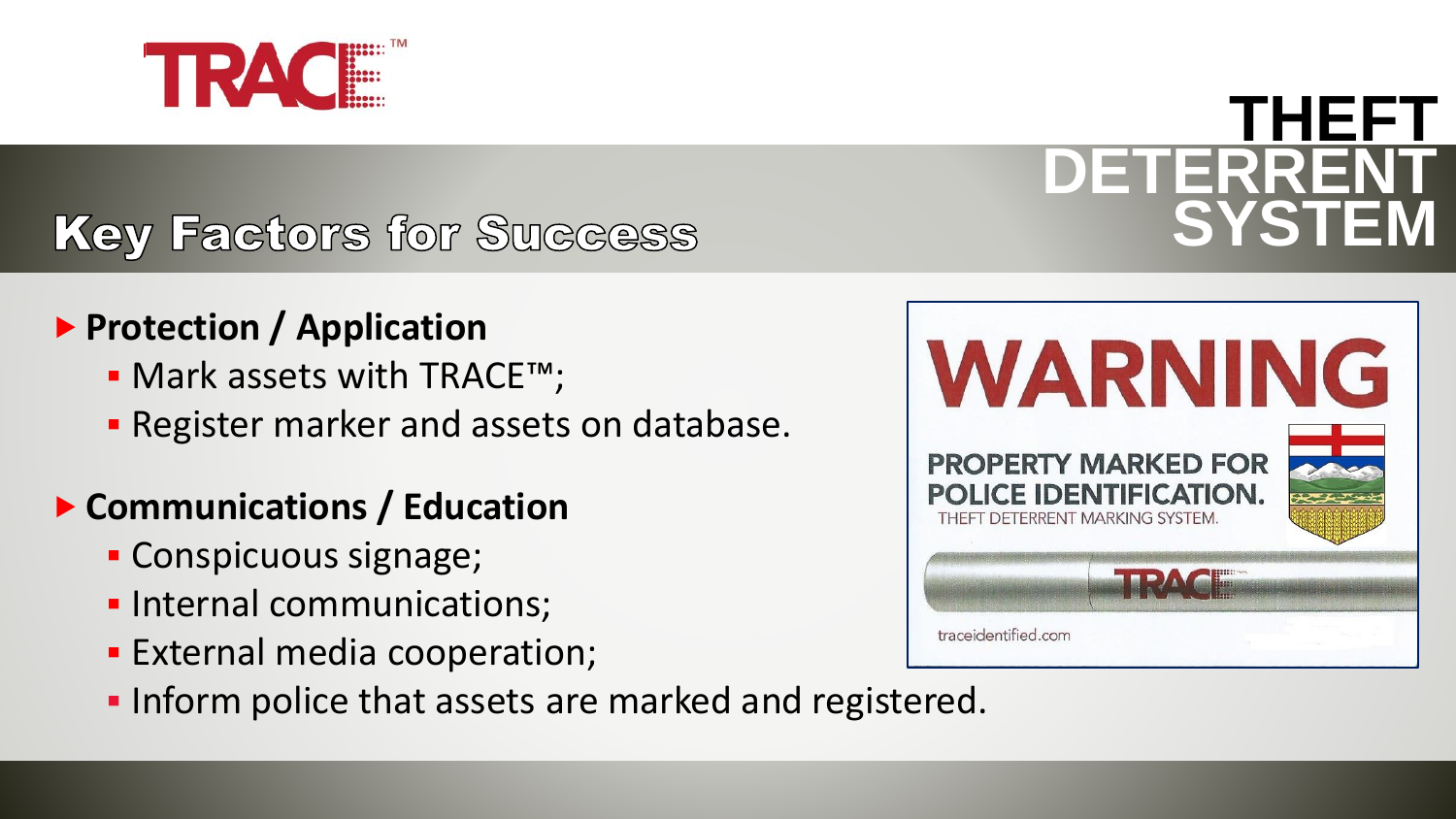

## **Detection Kits**

**The Insurance Bureau of Canada is committed to provide all detachments with TRACE™ detection kits…**

- **Ultra-Violet Flashlight (365 to 395nm wavelength)**
	- **.** Used to detect Trace fluorescent markings.
- **LCD Digital Microscope with 32Gbyte SD memory**
	- **.** 2.8-inch handheld LCD viewer;
	- 200x magnification;
	- View and/or photograph microdots.



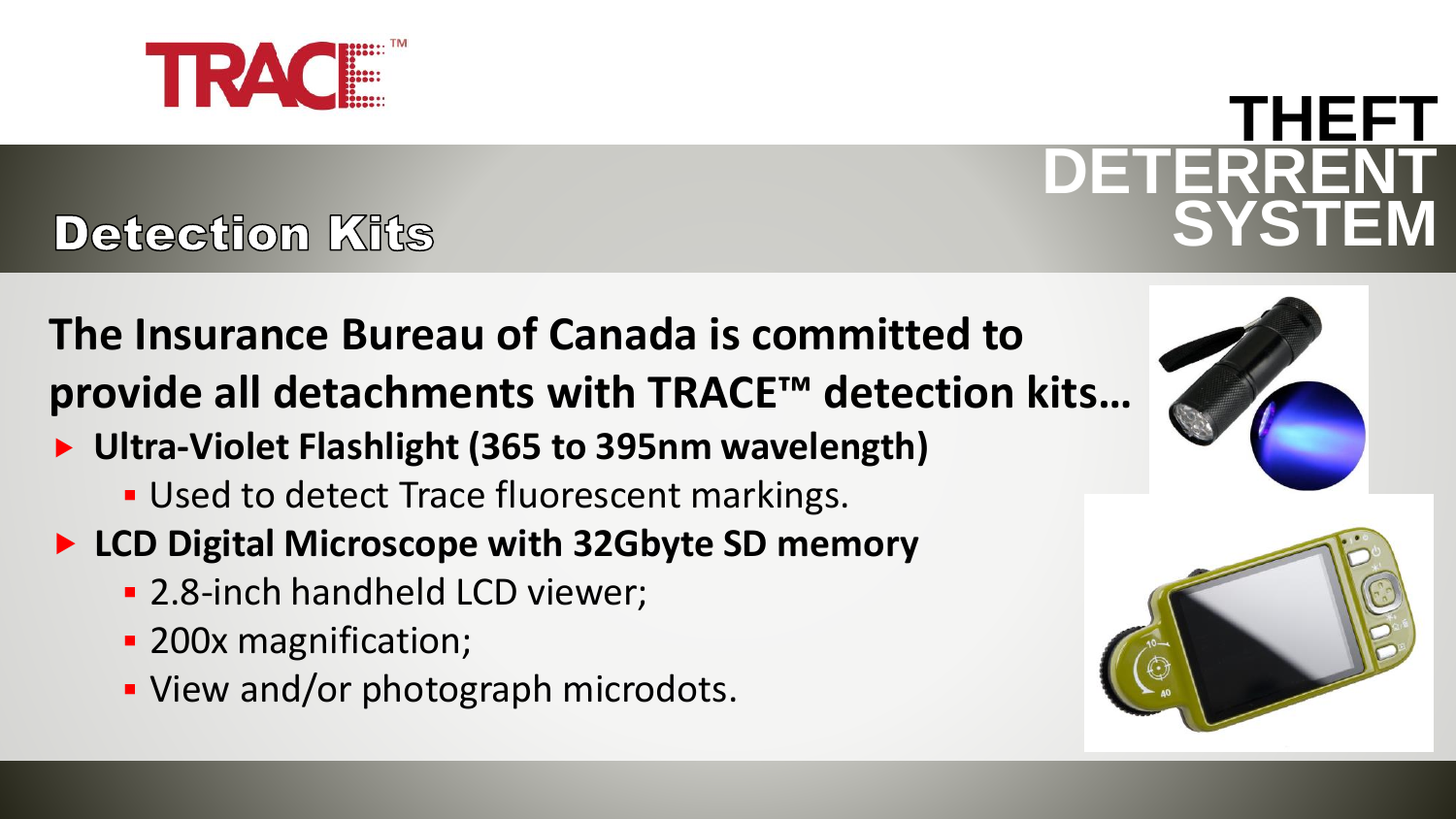

#### **Database - Customer Access**

- $\blacktriangleright$  TRACE<sup>TM</sup> users can register their pen on the database and create an inventory of items they have marked.
- ▶ For each pen used, users can enter item details and images.
	- **For assets 'fixed' to a location, e.g., a ...** solar panel, a user can add location details or GPS coordinates.
	- **In Notes section a user can indicate ...** where an item was actually marked.



**THEFT**

**DETERRENT**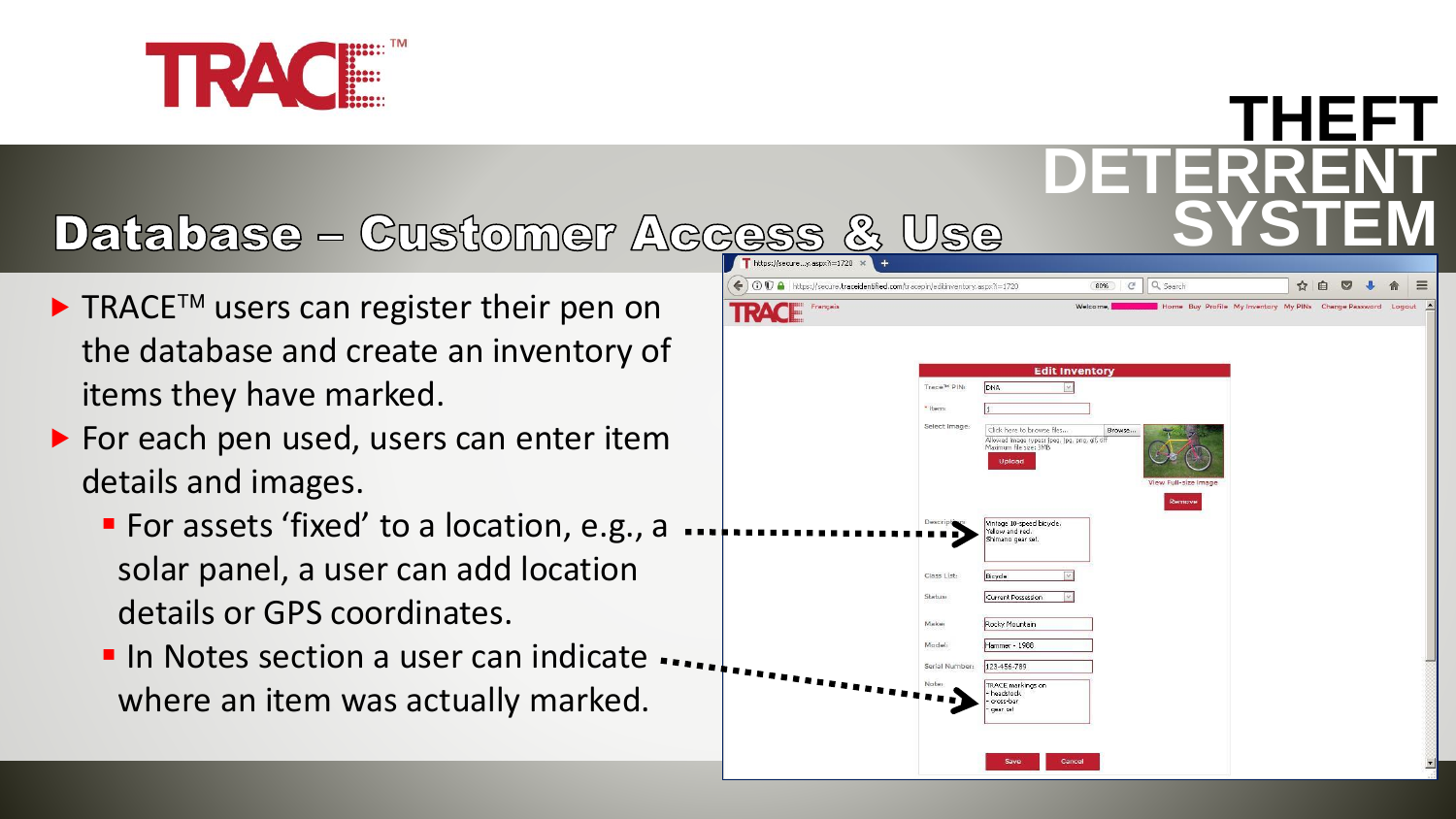

#### **THEFT DETERRENT SYSTEM Database - Customer Access & Use**

 $\blacktriangleright$  TRACE<sup>TM</sup> users can also post missing items to the LOST & FOUND.

|      |      |       |                                                                                                                            | <b>LOST &amp; FOUND</b> |            |                          |                      |              |       |
|------|------|-------|----------------------------------------------------------------------------------------------------------------------------|-------------------------|------------|--------------------------|----------------------|--------------|-------|
|      |      |       | The following table shows items that have been listed by their owners as either lost or stolen within the last six months. |                         |            |                          |                      |              |       |
|      |      |       |                                                                                                                            |                         |            |                          |                      |              |       |
|      |      |       |                                                                                                                            |                         |            |                          |                      |              |       |
| Item | Make | Model | Serial Number                                                                                                              | <b>Class</b>            |            | <b>Incident Location</b> | <b>Incident Date</b> |              | Image |
|      |      |       |                                                                                                                            | All                     | $\backsim$ |                          |                      | $\checkmark$ |       |
|      |      |       |                                                                                                                            |                         |            |                          |                      |              |       |
|      |      |       |                                                                                                                            | No data to display      |            |                          |                      |              |       |
|      |      |       |                                                                                                                            |                         |            |                          |                      |              |       |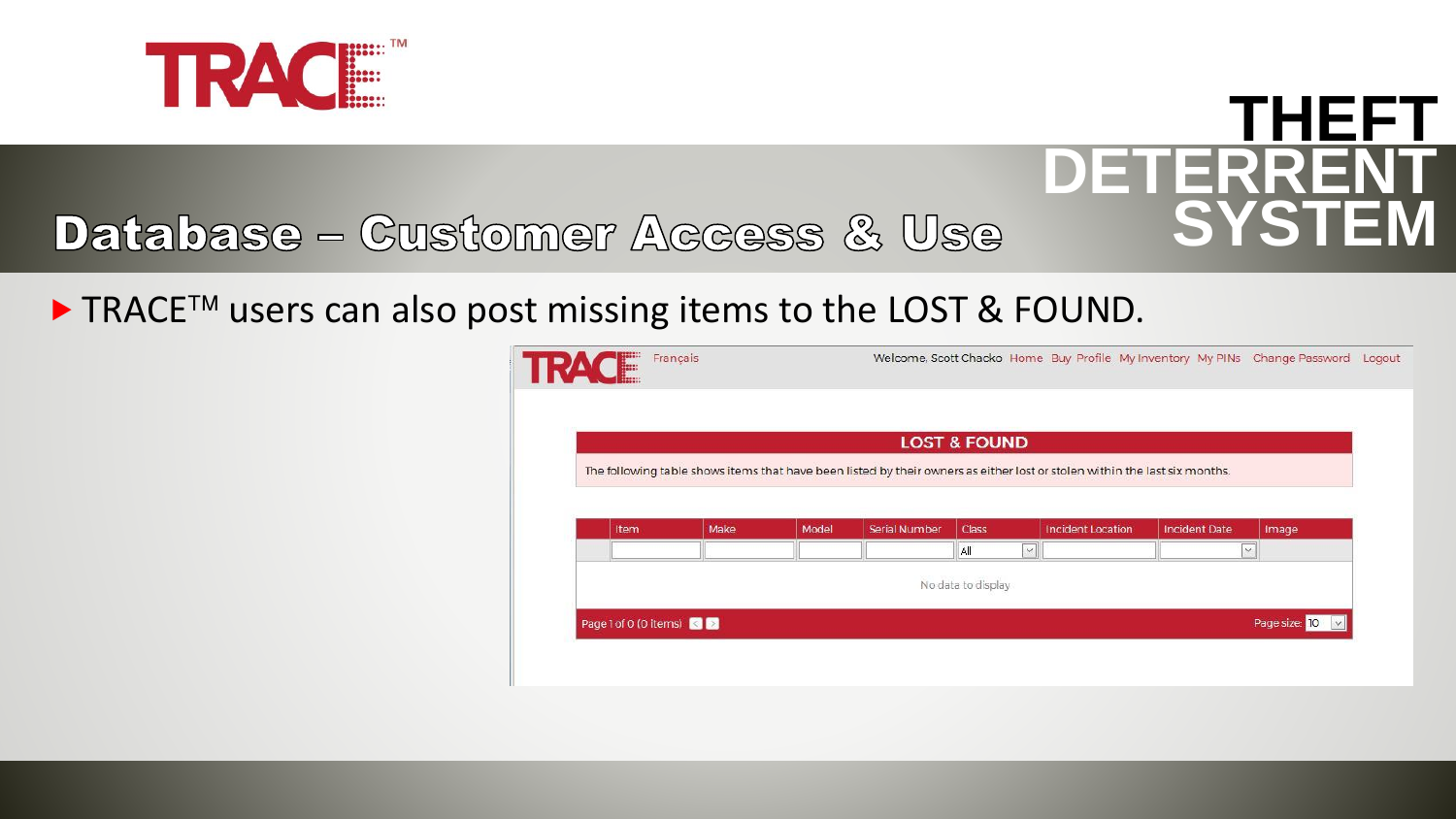



#### **Database - Police Access & Use**

- $\triangleright$  Police can register for access to the TRACE database through a 3-step verification process:
	- **Send an email from the police service email address requesting** access for a particular user;
	- $\blacksquare$  TRACE<sup>TM</sup> will contact the police service to verify user credentials;
	- $\blacksquare$  Once confirmed, TRACE<sup>TM</sup> will email the new user login details.
- In the event stolen property marked with TRACE™ is located, police can enter the  $TRACE^{TM}$  microdot code into the database, and the registered owner of the property can then be identified.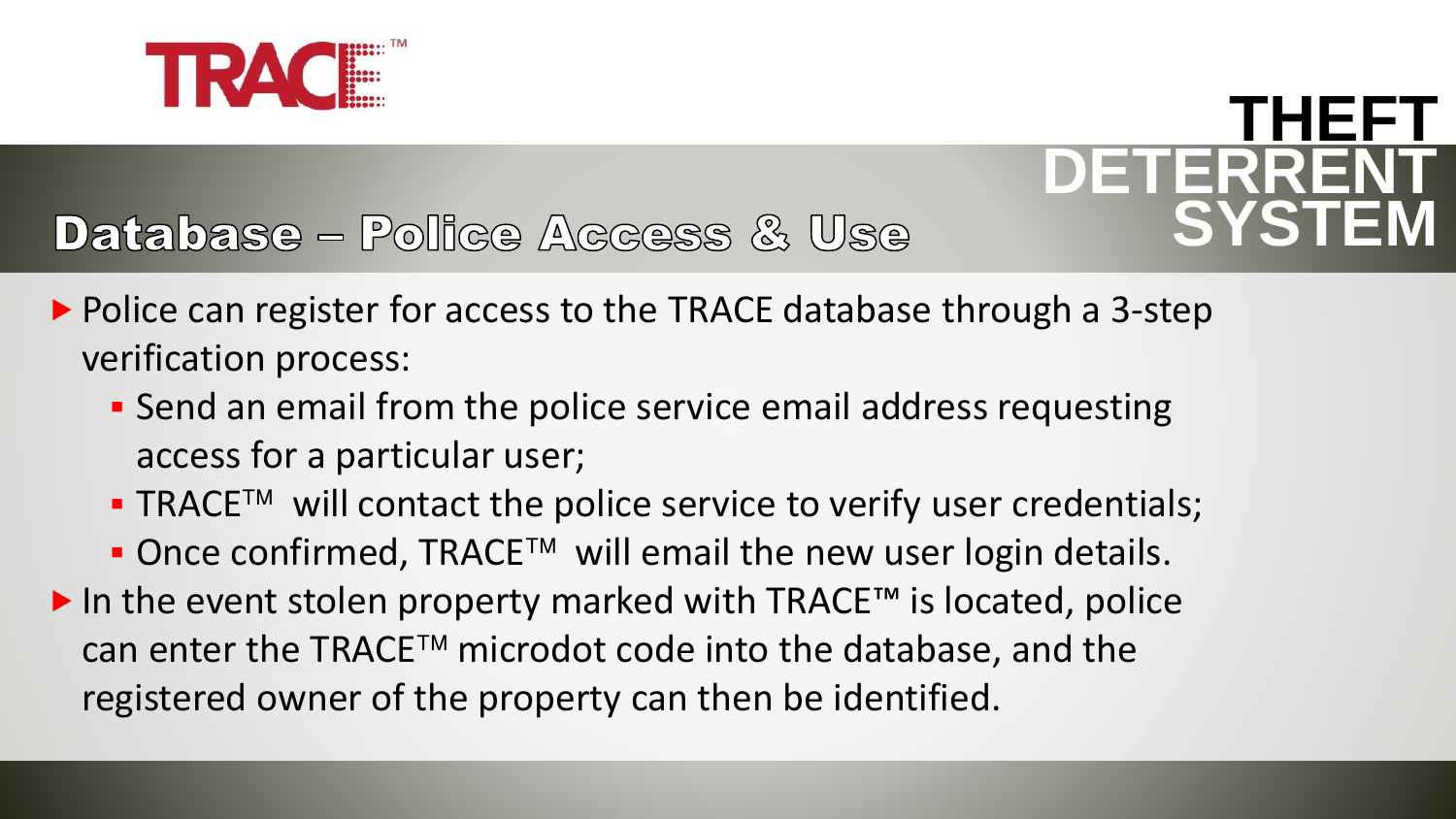

#### **Application Rules-of-Thumb**

- ▶ Apply at 5C to 35C.
- ▶ Adhesive sets in ~30 minutes, and fully cures in 24 hours.
- For smaller-sized assets like laptops, we recommend marking the item once or twice near the edges and/or a corner.
- ▶ For larger items, mark for every 1m to 2m of perimeter; e.g., for a solar panel that is 1.6m H x 1.0m W (5.2m perimeter) apply  $\approx$ 3 separate marks.

**Please refer to the following examples…**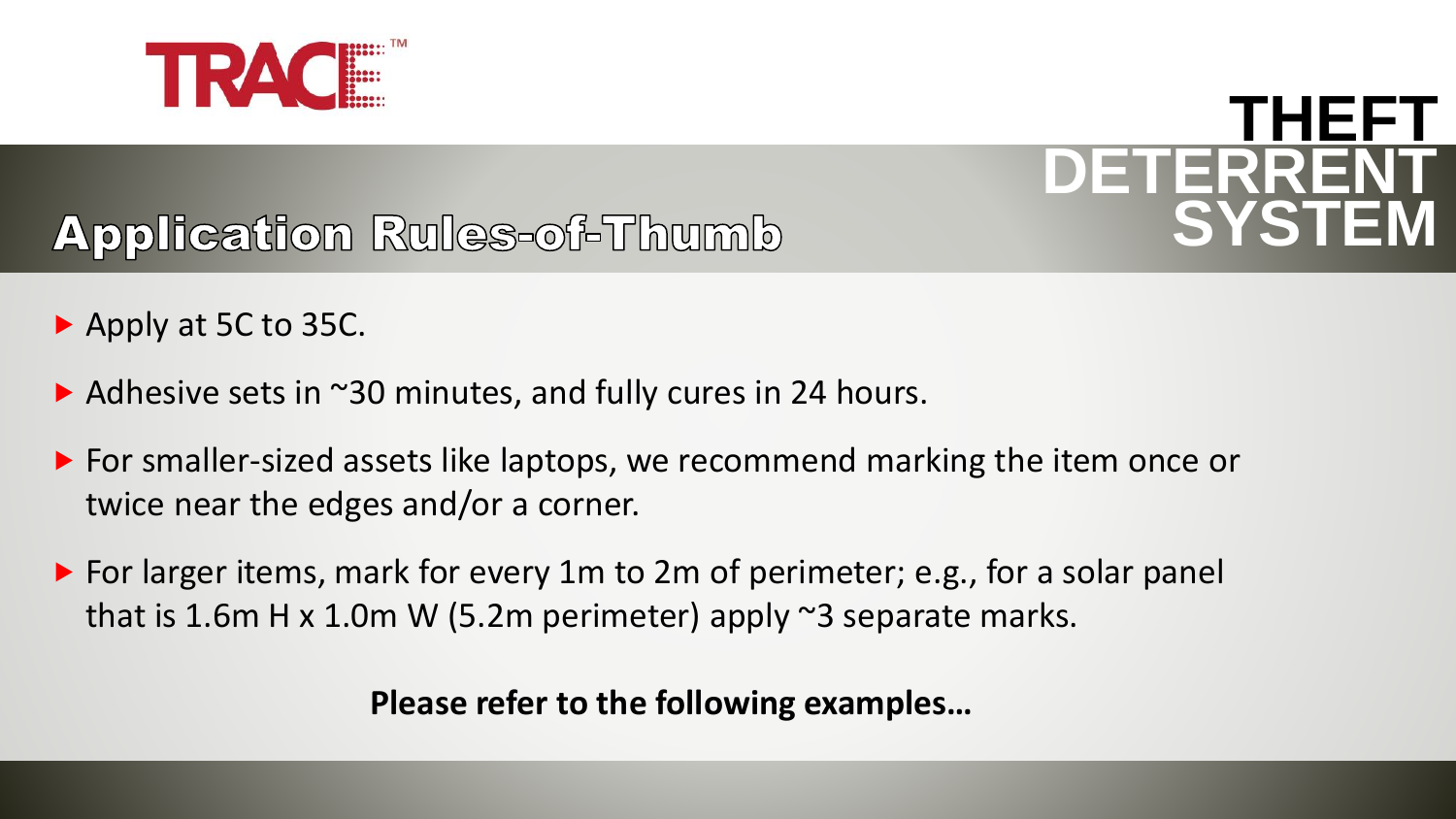

## **DETERRENT Application Example - Solar Panel**



**THEFT**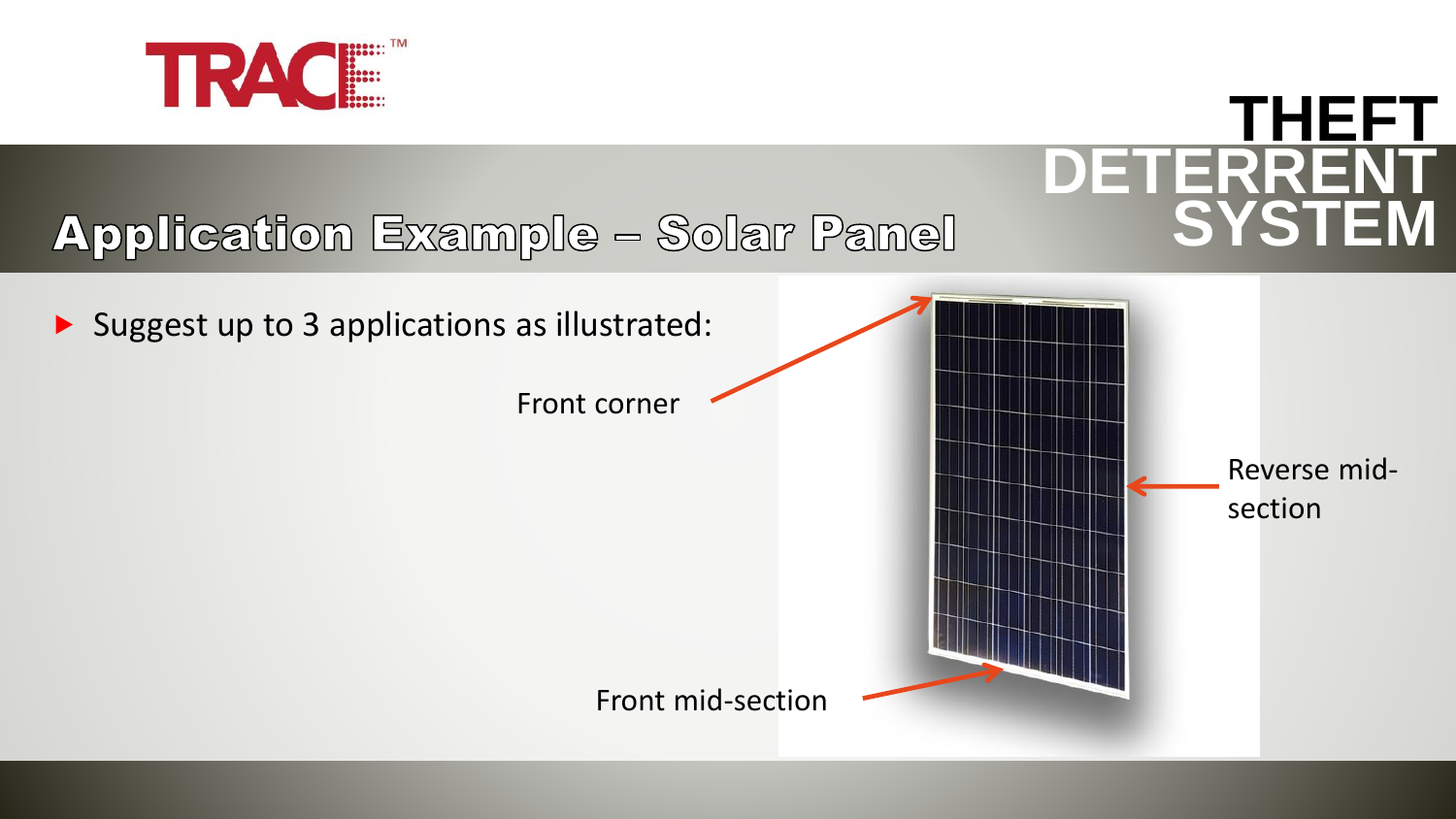

#### **Application Example - Battery**

Suggest up to 2 applications as illustrated:

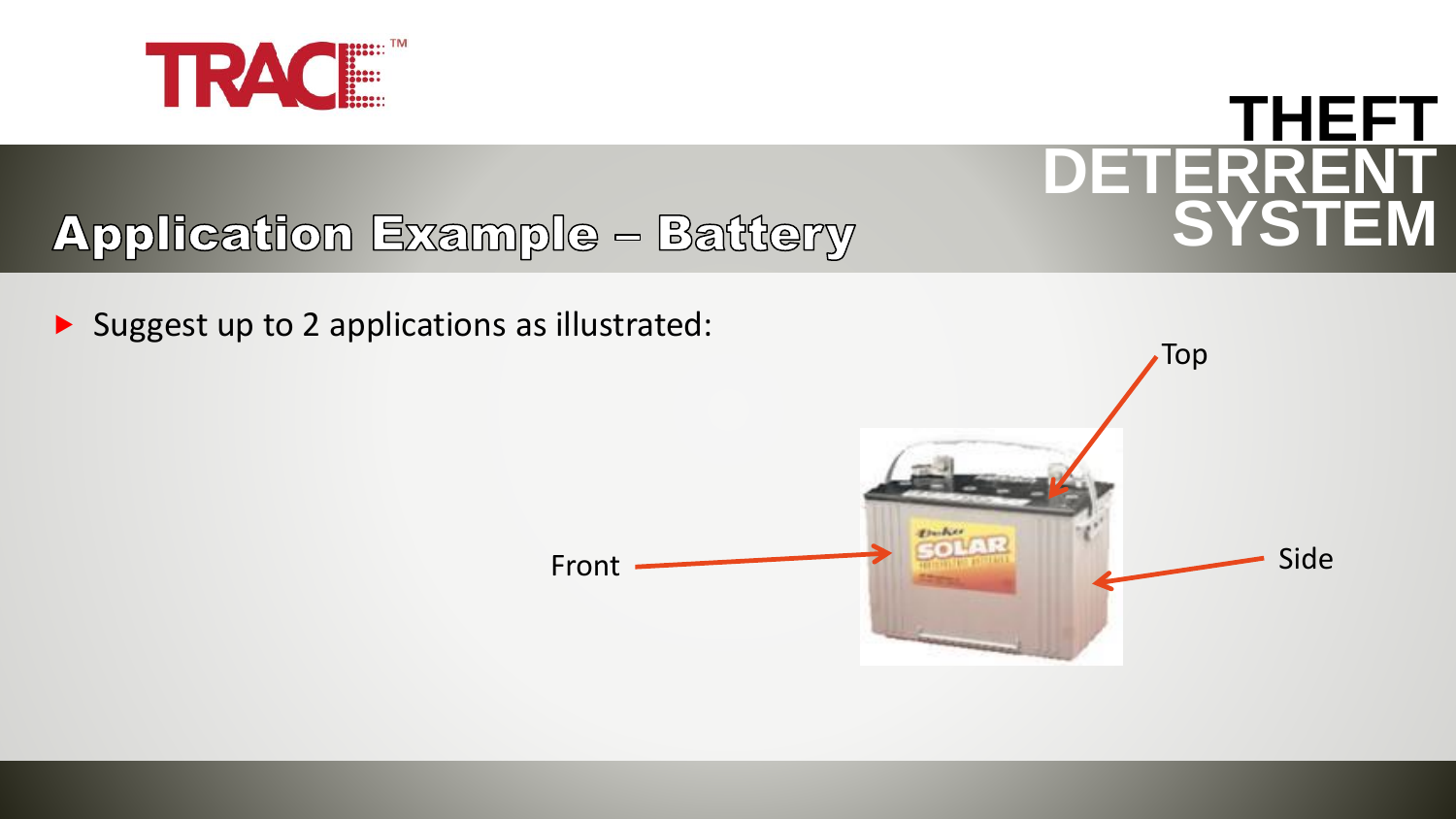

## **Application Example - Laptop**